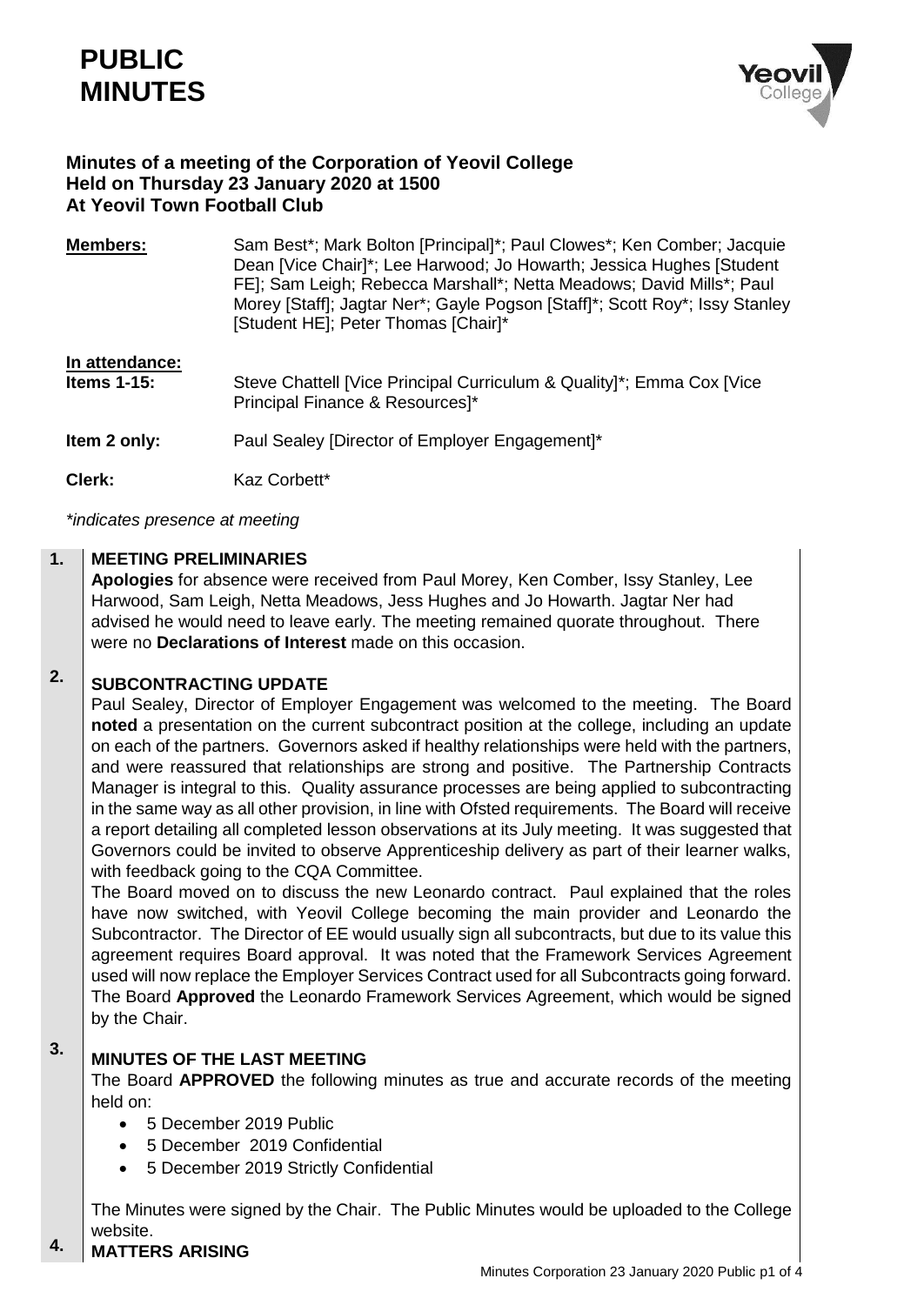The Action and Query sheet was reviewed, updated and noted. All queries were either complete, included elsewhere on today's agenda or being appropriately tracked and carried forward.

#### **5. CHAIR'S REPORT**

Members **noted** the Chair's Report which included key items of business from today's earlier Strategy Day that were not covered elsewhere on today's agenda. During the Strategy Day, Members discussed in detail matters in respect to:

- Conditions Report and Priorities
- Staff Survey and Outcomes
- ICT Strategy
- Flex Budget and 4 Year Financial Plan

Key discussions and recommendations made in respect to the above are recorded separately in a confidential set of minutes. Members also received Annual Safeguarding Refresher training.

#### **6. COLLEGE SELF ASSESSMENT REPORT**

The Board had received copies of the Draft SAR ahead of today's meeting. The Principal informed the Board that final editing was still taking place, but this would not change the overall essence of the document. The Corporation **Approved in principle** the new SAR, and would review the final edit by email ahead of submission in February.

*Jagtar Ner left at 15.45.*

#### **7. PRINCIPAL'S REPORT**

The Corporation **noted** the Principal's Report. On this occasion there was particular emphasis upon:

- End of First Term and Professional Development
- Target Setting 1
- Flex Budget
- Travel to Learn
- Staff Survey
- SAR
- Maths and English resit data

The Board noted the Operating statement. The Principal highlighted that the document had been thoroughly reviewed and now aligns with SMT priorities. Specific scrutiny was given to the only item RAG rated red, Item 3.7.1. It was suggested that this item should be downgraded to Amber and would fit better with Strategic Aim 4.

## **FINANCIAL UPDATE**

**8.**

### **November Management Accounts**

The Board **noted** the November 2019 Management Accounts and related financial commentary, in addition to noting a verbal update from the Vice Principal Finance and Resources.

## **3 Year Financial Plan**

Finances had been the subject of key discussions at today's strategy session, as detailed in the Confidential Minutes. The Board **APPROVED** the College's 3 year financial plan, including the 4 year budget for submission to the ESFA by February 2020.

## **Bank Covenants**

The VP F&R informed the Board that following further discussions with the Bank it was clear that the Covenants would need to be reset. An indicative deal has been offered by the Bank Manager, but is not guaranteed. The Finance and Remuneration Committee has monitored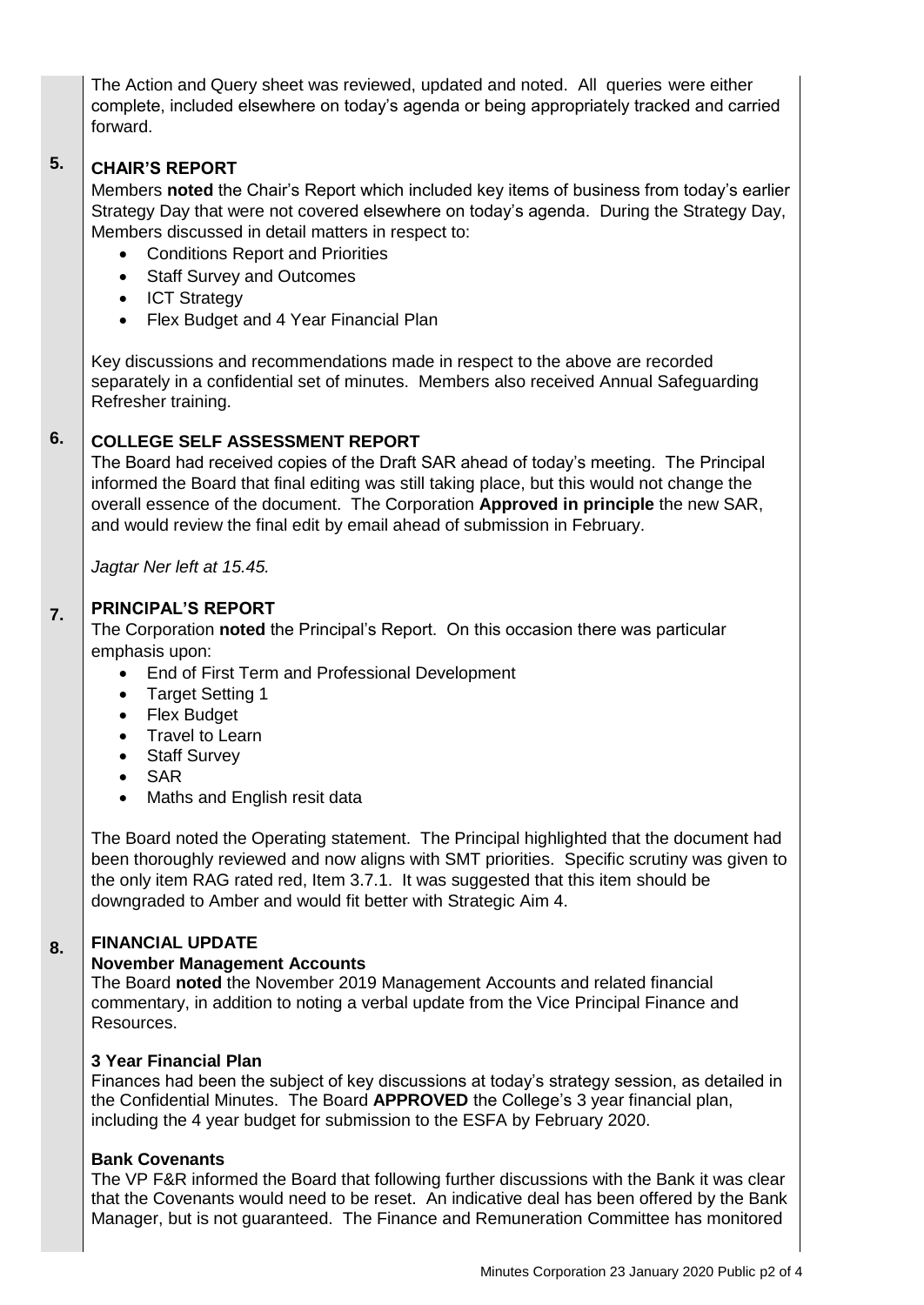the situation closely. The Board **approved** the resetting of the Covenants on the recommendation of the Committee.

### **ESF SS NEETS Project**

The Board **noted** a Paper prepared by the VP F&R at the request of the Finance and Remuneration Committee, detailing a bid for match funding by the ESF SS NEETS Project. The Paper outlined the current structure of the South Somerset 14-19 Partnership and the College's role as administrator of salaries for its employees.

The Chair stated that he required absolute assurance that the application will not result in any financial implications for the College. The VP F&R agreed that a more formal contract would be reassuring, and ideally this would involve the Partnership forming its own legal entity. In the meantime, the Council's letter should indemnify the College from any clawback. The Board discussed the other issue raised by the Paper, regarding the employment status of the employees receiving salaries via the College payroll. The VP C&Q advised that the employees would not have a legal reason to support a claim to be Yeovil College employees. One Governor offered reassurance that this structure was common practice within the charitable sector, and was not concerning.

One Governor asked for assurance that the Director of Children's Services had sufficient authority to sign the indemnity letter.

The VP V&R assured the Board that this approval only concerned the letter to progress the bid, and a clear contract would be required before entering into any agreements. The Board **approved** the signing of the letter as recommended by the College's solicitors.

**9.**

### **TEACHING AND LEARNING**

The Board **noted** the minutes of the Curriculum, Quality & Assurance Committee's December meeting. The VP C&Q updated the Board on the current forecast for 2019/20 outcomes.

#### **10. GOVERNOR UPDATES**

### **Staff Voice**

Key points raised by the Staff Governors:

- Recent CPD Training from Mind well received
- Staff Wellbeing will have a monthly theme
- Staff have been asked to share their talents to run enrichment activities for learners
- Results of the Staff Survey being discussed within departments
- Some concerns raised about students' mobile phone use and addiction
- All departments working on tidying IT areas

### **Student Voice**

There were no students in attendance at today's meeting.

#### **11. IOT UPDATE**

The Board discussed IoT matters at today's Strategy Day.

#### **12. LEGAL, POLICY and REGULATORY MATTERS Safeguarding and Equality and Diversity Update**

The Board **noted** a verbal update on Safeguarding and Equality & Diversity from the Lead Governor. Particular points noted included:

- Sniffer dogs continue to visit the site randomly. Any discoveries made have been dealt with appropriately
- MyConcern reports will be available from next month, an update will be brought to the Board's next meeting
- 800 concerns logged since September
- Lead Gov Safeguarding has requested the figure for retention rates for transition students, which was impressively high at 94% last year
- £13m received by NHS Somerset to transform 18+ mental health services. £3m will be distributed to the voluntary sector for delivery. The Principal would write to SomPar to congratulate

**Lead Gov Safeguarding**

**Principal**

Minutes Corporation 23 January 2020 Public p3 of 4